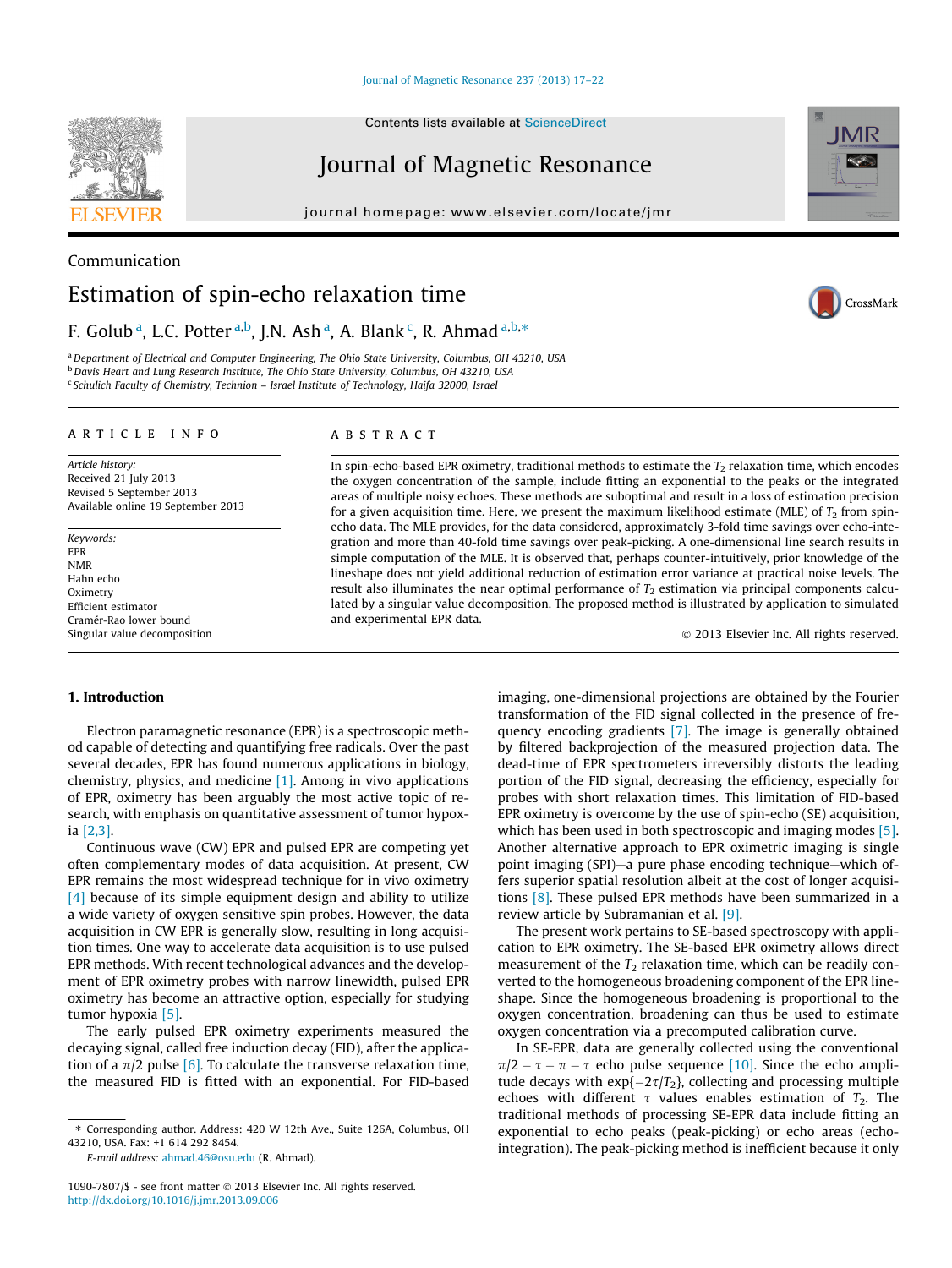<span id="page-1-0"></span>uses one data point from each echo, and echo-integration is likewise inefficient because it does not distinguish between high-SNR and low-SNR samples in an echo.

Here, we present a maximum likelihood estimator of the  $T_2$ relaxation time. The estimator achieves the Cramér-Rao lower bound (CRLB) on estimation error variance at experimentally relevant noise levels. The precision of the estimate allows for approximately 3 times acceleration of data acquisition over the echointegration method, and over 40 times acceleration versus peakpeaking. Interestingly, knowledge of the lineshape does not provide improvement in precision of  $T_2$  estimates.

### 2. Theory

The purpose of data acquisition and processing is to produce an estimate of the  $T_2$  relaxation time. In this section, we first review the peak-picking and echo-integration estimators. Then, we present and analyze the maximum likelihood estimator.

#### 2.1. Peak-picking and echo integration

In the peak-picking method (e.g.,  $[7,11]$ ), the estimate of  $T_2$  is determined by a least-squares fit of an exponential to high-amplitude samples taken from N measured echoes:

$$
\widehat{T}_{2,pp} = \underset{T_2}{\text{argmin}} \sum_{T_2,a}^{N} |s_k - a \exp(-2\tau_k/T_2)|^2, \tag{1}
$$

where  $s_k$  is the sample from the kth echo taken at a fixed position common to all echoes, *a* is an unknown scaling, and  $2\tau_k$  is the echo time for the kth pulse. For complex-valued spectra,  $s_k$  and a in (1) are complex-valued numbers.

In the echo-integration method (e.g., [\[11,12\]](#page-5-0)), each echo is integrated before fitting a decaying exponential. Thus, the estimated relaxation time is

$$
\widehat{T}_{2,ei} = \underset{T_2}{\text{argmin}} \sum_{T_2, a}^{N} |\bar{y}_k - a \exp(-2\tau_k/T_2)|^2, \tag{2}
$$

where, for real-valued spectra,  $\bar{y}_k$  is the sum of the M equi-spaced sampled values for the kth echo. For complex-valued spectra, a is complex-valued, and we take  $\bar{y}_k$  to be the complex-valued coefficient of the most energetic harmonic in the discrete Fourier series expansion of  $y_k$ .

#### 2.2. Maximum likelihood estimator

We derive a simple expression for the MLE of the  $T_2$  relaxation time and demonstrate that no assumption is required on the lineshape. Further, the approach accommodates different amounts of averaging, and hence effective noise power, at each echo. Consider a data matrix formed by concatenating each measured echo into a column of an  $M \times N$  matrix, Y. An exponential decay of echoes can be written

$$
Y = afbH(T2) + G,
$$
\n(3)

where  $Y = [y_1, y_2, \dots, y_N]$  is an  $M \times N$  array, *a* is an unknown global scaling,  $f$  is a length- $M$  list of samples of the echo shape with unit norm  $||f||_2 = 1$ , and  $b(T_2) = [\exp{-2\tau_1/T_2}], \ldots, \exp{-2\tau_N/T_2}]^H$ , is the exponential decay at N echo times. Here and below, superscript  $\left(\cdot\right)^{H}$  denotes the conjugate transpose. The measurement noise matrix  $G$  is an  $M \times N$  array of independent Gaussian random variables with zero mean and variance  $w_k\sigma^2$  in column  $k$  (variance  $w_k\sigma^2/2$  in both real and imaginary parts, in the case of complex-valued spectra). For example, with identical instrument noise at each echo, we have simply  $w_k = 1/R_k$ , where  $R_k$  is the number of averages used to

form the  $k^{th}$  echo. Note that b is real-valued, whereas a, f, and G can be either real or complex-valued depending on the measured data Y.

The scale factor,  $a$ , the echo shape,  $f$ , the noise factor  $\sigma^2$ , and the relaxation time,  $T_2$ , are all unknown; from Y we seek the maximum-likelihood estimate of  $T_2$ . The likelihood function is

$$
\mathcal{L}(T_2) = (2\pi\sigma^2)^{-MN/2} |W|^{-M/2}
$$
  
× exp  $\left\{-\frac{1}{2\sigma^2} ||(Y - afb^H(T_2))W^{-1/2}||_F^2\right\},$  (4)

where  $W = diag\{w_1, \ldots, w_N\}$  and  $\|\cdot\|_F$  denotes the Frobenius norm (i.e., square root of sum of squares of entries in the matrix). Hence, by the monotonicity of the logarithm, the ML estimate is

$$
\widehat{T}_{2,ml} = \underset{T_2}{\text{arg min}} ||(Y - afb^H(T_2))W^{-1/2}||_F^2.
$$
\n(5)

The N-by-N matrix  $W^{-1/2}$  may be interpreted as a whitening filter. As shown in [Appendix A](#page-4-0), the optimizing value of  $T_2$  in (5) is

$$
\widehat{T}_{2,ml} = \arg\max_{T_2} \frac{b^H(T_2)W^{-1}Y^HYW^{-1}b(T_2)}{b^H(T_2)W^{-1}b(T_2)}.
$$
\n(6)

Because *b* is structured by the parameter  $T_2$ , a one-dimensional line search is required to optimize  $(6)$  and obtain both the ML estimate  $\widehat{T}_{2,ml}$  and the associated vector  $b(\widehat{T}_{2,ml})$ . Similarly, for the case in which the echo shape is assumed to be known, the MLE becomes

$$
\widehat{T}_{2,ml-f} = \arg \max_{T_2} \frac{b^H(T_2) W^{-1} Y^H f f^H Y W^{-1} b(T_2)}{b^H(T_2) W^{-1} b(T_2)},
$$
\n(7)

where  $f$  is the known echo shape with unit norm. A brief computer code for (6) and (7) in the Matlab language (Mathworks, Natick, MA) is available at Matlab Central File Exchange [\[13\].](#page-5-0)

#### 2.3. Singular value decomposition

Under noiseless ideal conditions, Y is a rank-one matrix, which motivated us to explore estimation of  $T_2$  from the singular value decomposition (SVD)  $[14]$ . The SVD provides the following matrix decomposition,

$$
Y = \sum_{r=1}^{N} \sigma_r u_r v_r^H, \quad \sigma_1 \geq \sigma_2 \geq \cdots \geq \sigma_N \geq 0,
$$
 (8)

where, for M samples per each of  $N < M$  echoes,  $\{u_1, \ldots, u_N\}$  are orthonormal vectors of length M, and  $\{v_1, \ldots, v_N\}$  are orthonormal vectors of length N. Under the assumption that the noiseless echo has the same shape for each delay time  $2\tau_k$ , then the noiseless data matrix must be a rank-one matrix. Accordingly,  $u_1$  is the normalized echo shape, and the N values in  $v_1$  are samples of the decay curve, in the noiseless case.

If b were unstructured, rather than an exponential decay, then in noise the likelihood maximizing value for  $b$  (up to scale) in  $(6)$ would be given by the eigenvector corresponding to the largest eigenvalue of  $Y<sup>H</sup>Y$ . Note, the latter is equivalent to the principal right singular vector,  $v_1$ , of Y.

It is interesting to consider how the solution to  $(6)$  compares to an SVD-based estimator of  $T_2$ ; in [Appendix B,](#page-4-0) we establish the equality

$$
\widehat{T}_{2,svd} = \underset{T_2}{\text{argmin}} \sum_{T_2 \cdot u}^{N} \|Y_k - au_1 \exp(-2\tau_k/T_2)\|^2
$$
\n
$$
= \underset{T_2}{\text{arg max}} \frac{b^H(T_2) v_1 v_1^H b(T_2)}{b^H(T_2) b(T_2)}.
$$
\n(9)

Hence, we find that when Y is truly rank-one (that is, in the noiseless case), the MLE and SVD-based estimators coincide: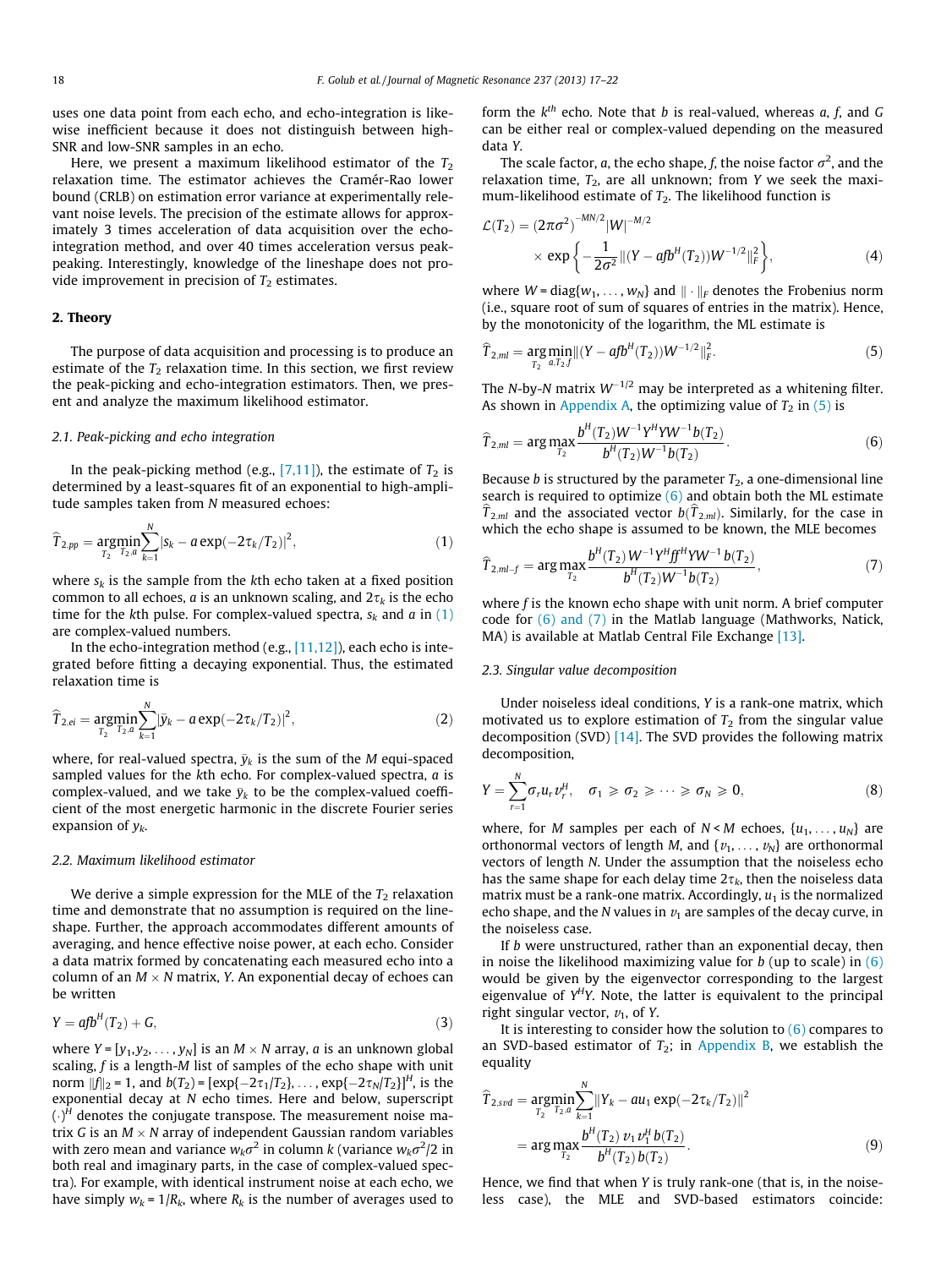$\widehat{T}_{2,svd} = \widehat{T}_{2,ml}$ . In noise, the SVD estimator, while suboptimal and computationally more expensive than the MLE, can offer near-optimal performance for the case of equal noise variance in each recorded echo.

#### 3. Materials and methods

#### 3.1. Simulation

For a controlled numerical experiment, EPR spin echo data were simulated in Matlab (Mathworks, Natick, MA) using random additive noise. The signal was modeled using real-valued Gaussian echoes, yielding

$$
Y_0(t,k) = a \exp\{-(t-m)^2/\nu\} \exp\{-2\tau_k/T_2\},
$$
  
\n
$$
t = 1,...,256, \quad k = 1,...,7,
$$
 (10)

where  $m = 100$ ,  $v = 1245$ , and  $T_2 = 418$  ns; 256 uniformly-spaced time samples were generated at a 1 ns spacing. The parameters were selected to mimic experimental data from activated charcoal (data not presented) [\[15\]](#page-5-0).

The seven echo times,  $2\tau$ , were 400 to 880 ns in uniform increments of 80 ns. The seven simulated echoes were used to form a noiseless 256  $\times$  7 data array,  $Y_0$ . For 10,000 Monte Carlo trials, pseudo-random zero-mean Gaussian noise of variance  $\sigma^2$  was added to  $Y_0$  to yield a signal-to-noise ratio (SNR) from  $-10\,\mathrm{dB}$  to 30 dB, in increments of 2 dB; accordingly, simulated noise variances,  $\sigma^2$ , were given by

$$
SNR(dB) = 10\log_{10} \frac{\|Y_0\|_F^2}{MN\sigma^2}.
$$
\n(11)

Additionally, the Cramér-Rao lower bounds [\[16,17\]](#page-5-0) were computed for the estimation error variance on signal models corresponding to peak-picking, echo-integration, and the non-parametric signal model of  $(3)$ . The CRLB gives a lower bound on the variance of any unbiased estimator; a MLE is asymptotically a statistically efficient estimator, and thus achieves this bound at sufficiently high signal to noise ratio (SNR). We note that the CRLB, which is essentially a high-SNR analysis, yields identical lower bounds for three cases: unknown echo shape, parametric echo shape with unknown parameters (e.g., Gaussian pulse with unknown width and shift), and known echo shape with unknown amplitude.

#### 3.2. Experimental data

Finland D36 trityl [\[18\]](#page-5-0) under anoxic conditions at 1 mM concentration was used to collect spin-echo data on a home made wide band pulsed EPR spectrometer [\[19\]](#page-5-0) operated at 9.5 GHz. Other parameters used were: Hahn echo sequence with 35 ns  $\pi/2$ pulse and 80 ns  $\pi$  pulse; 8-step phase cycle (CYCLOPS and  $\pm$  on the first pulse); time domain sampling rate of 500 MHz; and repetition rate of 20 kHz. Sixteen echoes were collected with  $2\tau$  ranging from 1600 ns to 10,600 ns, with a constant increment of 600 ns. Two datasets, one high SNR (25.8 dB) for building the ground truth and one at low SNR (1 dB) for validation, were collected back to back. For the high SNR dataset, 24,000 averages were used for every echo, while only 80 averages per echo were used for the low SNR dataset. The low SNR acquisition was repeated 18 times under identical conditions.

#### 4. Results

#### 4.1. Simulation

[Fig. 1\(](#page-3-0)a) displays the standard deviation of  $T_2$  estimation error for five estimation methods: peak-picking, echo-integration, SVD, MLE with known lineshape, and MLE with unknown linshape. The solid lines depict the optimal performance bounds given by the square root of the CRLBs, and circles show simulated results computed from the 10,000 random noise realizations at each SNR. The estimation bias is the mean of the estimation errors and is given in Fig.  $1(b)$ . Five observations are drawn from the sim-ulated noise experiments in [Fig. 1](#page-3-0). First, the standard errors for the mated holse experiments in Fig. 1. First, the standard errors for the peak-picking and echo-integration, in ratio to the MLE, are  $\sqrt{44.2}$  $\mu$  peak-picking and echo-integration, in ratio to the MLE, are  $\sqrt{44.2}$  and  $\sqrt{2.89}$ , respectively. Thus, the simple MLE post-processing can achieve a desired estimation precision with 2.89 times and 44.2 times shorter acquisition compared to echo-integration and peak-picking, respectively. Second, the MLE provides low bias estimates at lower SNR than is achieved with either peak-picking or echo-integration. Third, for SNR values above 0dB, the estimator error in both bias and standard deviation is essentially identical for maximum likelihood estimation with and without presumed knowledge of the echo shape; thus, one should choose to make inference of  $T_2$  agnostic to echo shape. Fourth, the SVD-based estimator yields bias and variance essentially identical to the MLE with unknown lineshape, as predicted in  $(26)$ . Fifth, the CRLB provides an accurate analytical prediction of estimation precision for experimentally relevant SNR values—in this case, above 10 dB SNR for the peak-picking estimator and above 0 dB for the other four estimators considered.

#### 4.2. Experimental data

All four methods—peak-picking, echo-integration, SVD, and MLE (with unknown lineshape)—generated similar estimates of  $T_2$  from the high SNR dataset:  $T_{2,p} = 6305$  ns,  $T_{2,ei} = 6504$  ns,  $\overline{T}_{2,svd} = 6500$  ns, and  $\overline{T}_{2,ml} = 6502$  ns. The estimate based on echo integration was used as the ground truth. Three of the sixteen complex echoes from the high SNR dataset and from one of the low SNR datasets are shown in [Figs. 2 and 3,](#page-3-0) respectively.

We evaluated the performance of the four estimators by computing  $T_2$  estimates for each of the 18 low SNR acquisitions. The distribution of these estimates is reported in [Fig. 4](#page-3-0). Compared to the standard deviation of 239.8 ns for  $\widehat{T}_{2,ml}$ , the standard deviations in  $\widehat{T}_{2,pp}$ ,  $\widehat{T}_{2,ei}$ , and  $\widehat{T}_{2,svd}$  were observed to be 1912 ns, 447.9 ns, and 241.1 ns, respectively. Assuming std $(\widehat{T}_2) \propto 1/\sqrt{t}$ , with t being the acquisition time, the time savings offered by MLE over peak-picking and echo-integration were 63.6-fold and 3.49-fold, respectively. Also, compared to the traditional estimators, the bias was smaller for  $\widehat{T}_{2,ml}$  and  $\widehat{T}_{2,svd}$ .

#### 5. Discussion

 $T_2$  estimation based on traditional peak-picking or echo-integration is suboptimal. In a typical spin-echo experiment, the samples along an echo have varying SNR; the peak has higher SNR compared to the other samples in the echo. In peak-picking, most of the collected data are disregarded, resulting in an efficiency loss. Although the echo-integration method utilizes all the data samples, it does not take SNR variations into account; high and low SNR samples are averaged together, resulting in a suboptimal performance.

In general, the performances of peak-picking and echo-integration, relative to the MLE, depend on the shape of the echo, making it difficult to project the exact time-savings offered by MLE for all possible experimental setups. For the data considered, approximately 3-fold time savings over echo-integration and more than 40-fold time savings over peak-picking were observed.

Another potential advantage of the MLE and the related statistical sensitivity analysis is their use to optimize data collection to provide the best precision for a given acquisition time. Previously,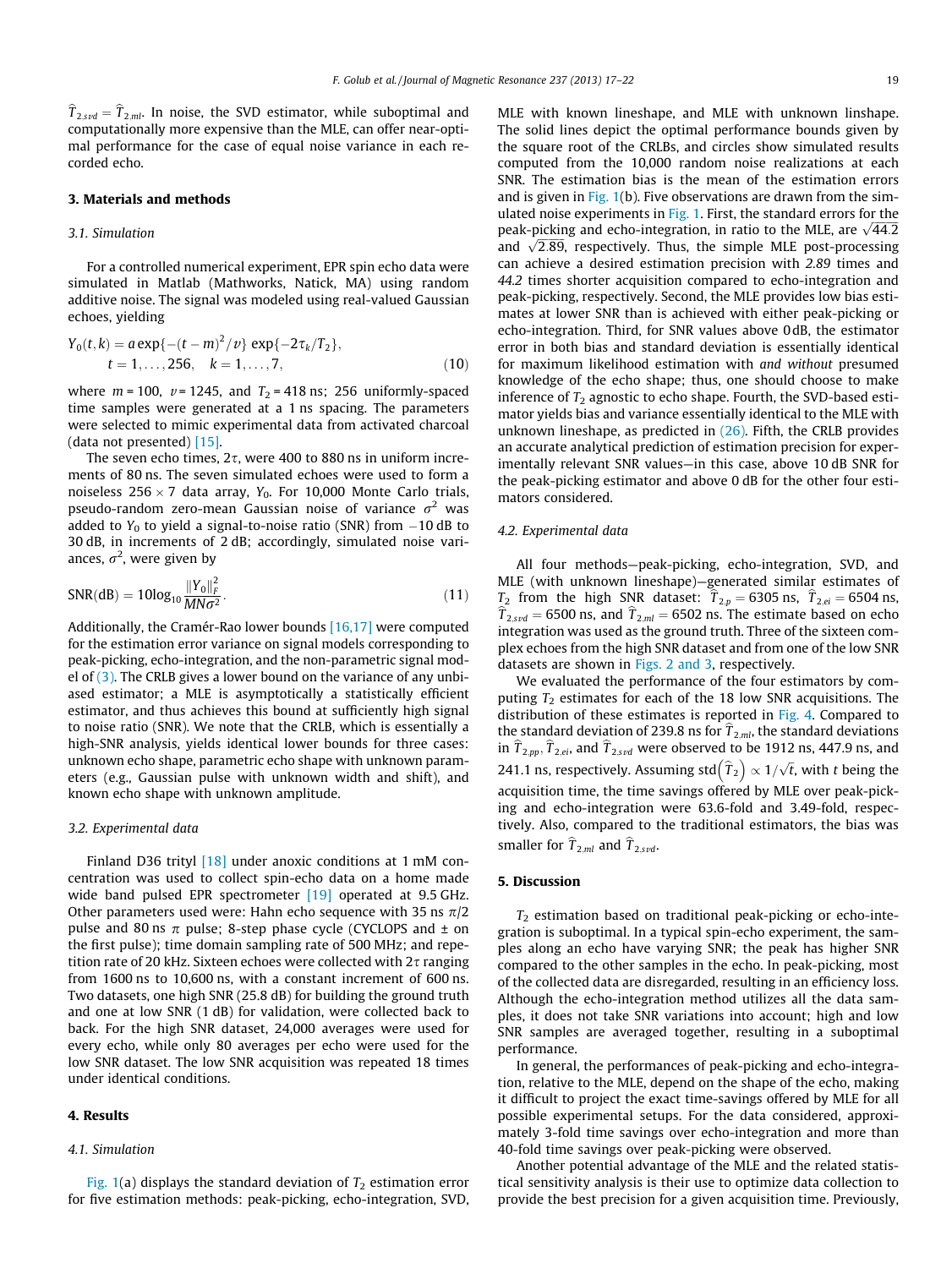<span id="page-3-0"></span>

Fig. 1. Simulation results for 10,000 trials of additive Gaussian noise. Standard deviation of  $T_2$  estimation error (a) and estimation bias (b) are shown. The solid lines in (a) depict optimal bounds given by the square root of CRLBs. Here, ''Peak'' and ''Int.'' indicate peak-picking and echo-integration, respectively, and ''MLE-known'' and ''MLEunknown'' represent MLE for known and unknown lineshapes, respectively.



Fig. 2. Three of the sixteen echoes from the high SNR experimental data are shown. From top to bottom are the real, imaginary, and absolute values of the measured echo data.



Fig. 3. Three of the sixteen echoes from the low SNR experimental data are shown. From top to bottom are the real, imaginary, and absolute values of the measured echo data.



Fig. 4. Performance of four different estimators for the experimental data with low SNR. The horizontal dashed-line represents the ground truth based on  $T_{2,ei}$  from high SNR dataset. The symbol " $\circ$ " represents the mean value of estimated  $T_2$  and the errorbars represents  $\pm \frac{1}{2}$ std. Again, "Peak" and "Int." indicate peak-picking and echo-integration, respectively.

we have employed similar analysis to optimize data collection for CW EPR [\[20\]](#page-5-0). In addition, such analysis can also be used to develop a relationship between ambient SNR and  $T_2$  (or oxygen) measurement precision, albeit only for a given set of experimental parameters and probe characteristics.

The proposed estimator is equally applicable to real or complex-valued echoes, and also allows unequal numbers of averages (SNR) across the echoes. Computationally, the proposed MLE is fast. For the experimental dataset, the average computation times for peak-picking, echo-integration, SVD, and MLE were approximately 70 ms, 50 ms, 125 ms, and 25 ms, respectively. Although the relative values of these computation times may vary based on the employed optimization routines, the reliance on onedimensional line search will ensure that the MLE computation burden compares favorably against existing methods.

Interestingly, the MLE of  $T_2$  is asymptotically agnostic to the shape of the echo, i.e., knowing the parametric form of the echo or knowing the echo explicitly does not the change the CRLB (derivation not shown). The Monte Carlo simulation ( $Fig. 1$ ) agrees with the theoretical prediction; and, at very low SNR (below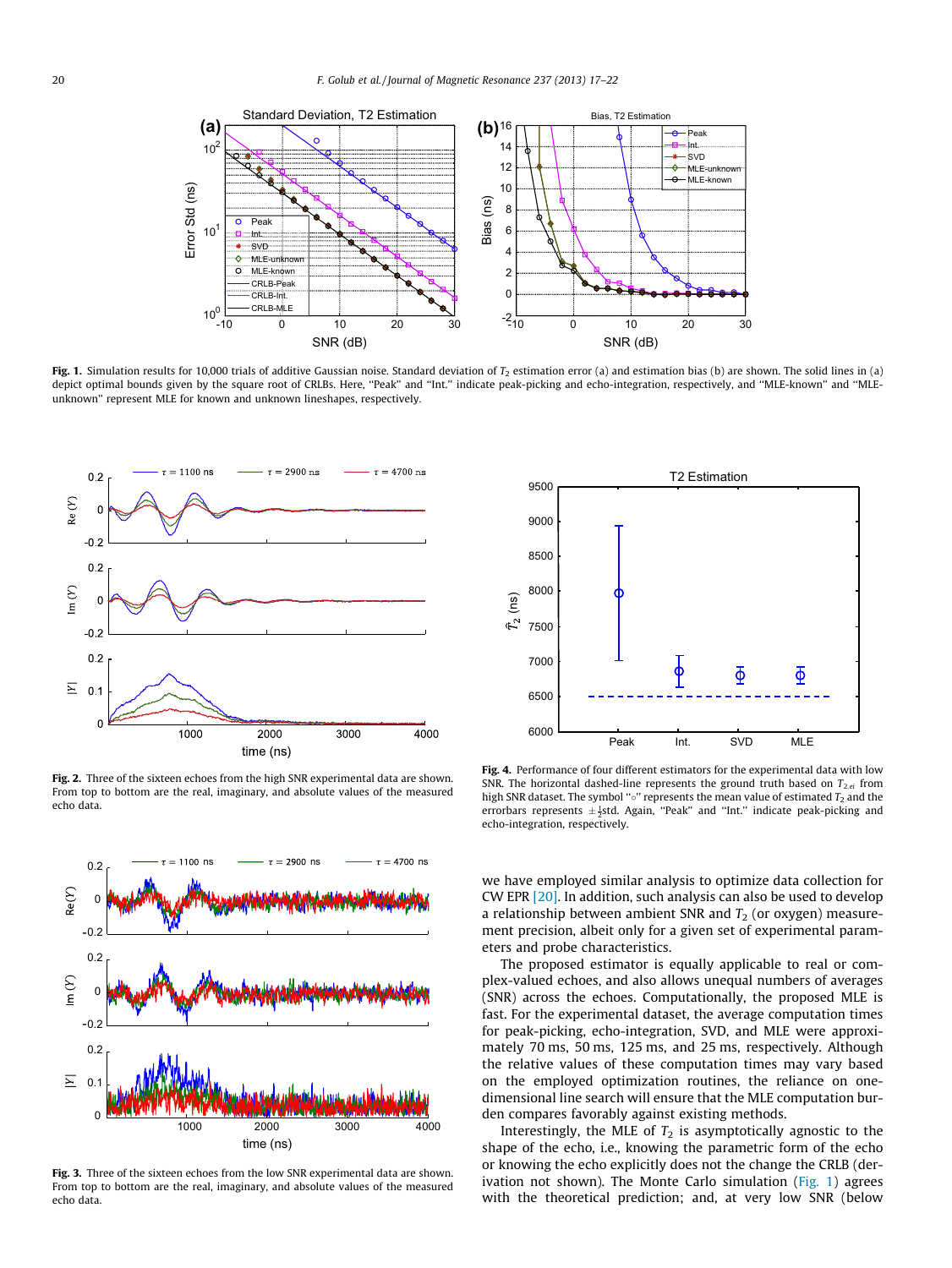<span id="page-4-0"></span>0 dB) the explicit knowledge of echo shape offers a modest improvement.

Although it is not the primary focus of this work, the MLE framework detailed in Appendix A enables estimating the echo shape as well. In fact, after the MLE of  $T_2$  has been computed via line search, the estimation of the underlying echo shape has a closed-form solution (Eq. (14), with b constructed from  $\widehat{T}_{2,ml}$ ). Note that the work presented here is equally applicable to  $T_1$ -based EPR oximetry [\[21\].](#page-5-0)

In the field of NMR or MRI relaxometry, several data processing techniques have been proposed to estimate  $T_2$  from spinecho data. Although they bear a resemblance to the proposed MLE method, the estimation of  $T_2$  for almost all those techniques relies on fitting a series of measured data samples with a single or multiple exponential functions [\[22–24\].](#page-5-0) The proposed method offers a departure from the previous work. Here, we process the entire echo and exploit the redundancy of spin-echo data. Also, our application of SVD is different. Previously, SVD has been used to denoise spin-echo based MRI images [\[25\],](#page-5-0) while we have used SVD as a means to jointly process data for  $T_2$  estimation.

In addition to being a statistically principled estimation technique, the proposed MLE can seamlessly accommodate unequal noise variance across echoes, whereas SVD cannot. However, application of the MLE method is limited to spin-echo spectroscopy and cannot be readily extended to imaging. In contrast, the SVD concepts presented here can be extended to imaging applications. In SE-based imaging, a series of two- or threedimensional images with different delays  $\tau$  between  $\pi/2$  and  $\pi$ pulses is acquired, and the intensity decay at every pixel or voxel is fitted to an exponential function to generate a  $T_2$  map. We can rearrange the imaging data into a 2D matrix Y, such that the pixel intensities are along the column-direction and pixel-wise relaxation rates are along the row-direction. Since the relaxation rates vary spatially, the matrix Y has rank larger than 1. In this case, however, SVD can still be applied to denoise images, with some appropriate choice of truncation of singular values in [\(8\).](#page-1-0) Similar denoising approaches have been previously used [\[26,25,27\].](#page-5-0) Finally, the local  $T_2$  values can be determined by pixel-wise fitting of the denoised image with an exponential function. This approach can potentially overcome the ''missing voxel'' issue encountered in SE-EPR imaging where extremely poor SNR at a given pixel or voxel results in a meaningless exponential fit [\[5\]](#page-5-0).

#### 6. Conclusion

The proposed maximum likelihood estimate of the  $T_2$  relaxation time provides significant reduction in standard error—and hence acquisition time—versus the peak-picking and echo-integration techniques commonly used in the literature. Further, the MLE does not benefit from prior knowledge of the true lineshape at practical noise levels. For the simulated and experimental data presented, a time savings of 2.89:1 and 3.49:1, respectively, were observed versus echo-integration, with much larger savings versus peak-picking. Thus, simple post-processing can provide low-variance estimates of  $T_2$  relaxation times using accelerated acquisition and without prior knowledge of a functional form for the spin echo.

#### Appendix A. MLE derivation

We proceed by first obtaining a closed-form expression for  $x = af$  for a given  $T_2$ . Let  $\tilde{y}$  denote a stacking of the columns of  $YW^{-1/2}$ , then

$$
\| (Y - xb^H(T_2))W^{-1/2} \|_F^2 = \left\| \tilde{y} - \left[ \frac{b_1(T_2)\sqrt{1/w_1}I_M}{b_2(T_2)\sqrt{1/w_2}I_M} \right] x \right\|^2,
$$
(12)

where  $I_M$  is the M-by-M identity matrix. Hence, given  $T_2$ , the value of  $x = af$  minimizing  $(12)$  is

$$
\widehat{\mathbf{x}}(T_2) = \left(\mathbf{Q}^H(T_2)\mathbf{Q}(T_2)\right)^{-1}\mathbf{Q}^H(T_2)\widetilde{\mathbf{y}}.\tag{13}
$$

Omitting the  $T_2$ -dependence of  $b(T_2)$  for clarity and simplifying (13), we obtain

$$
\hat{\mathbf{x}}(T_2) = \left(b_1^2 w_1^{-1} I_M + b_2^2 w_2^{-1} I_M + \dots + b_N^2 w_N^{-1} I_M\right)^{-1} \times \left[b_1 \sqrt{1/w_1} I_M, b_2 \sqrt{1/w_2} I_M, \dots, b_N \sqrt{1/w_N} I_M\right] \tilde{\mathbf{y}} \n= \frac{\left[b_1 \sqrt{1/w_1} I_M, b_2 \sqrt{1/w_2} I_M, \dots, b_N \sqrt{1/w_N} I_M\right] \tilde{\mathbf{y}}}{\sum_k b_k^2 w_k^{-1}} \n= \frac{YW^{-1}b}{\|W^{-1/2}b\|^2}.
$$
\n(14)

The objective [\(5\)](#page-1-0) reduces to

$$
\hat{T}_{2,ml} = \arg\min_{T_2} \left\| (Y - x(T_2)b^H(T_2))W^{-1/2} \right\|_F^2
$$
\n
$$
= \arg\min_{T_2} \left\| YW^{-1/2} - \frac{YW^{-1}b(T_2)b^H(T_2)W^{-1/2}}{\|W^{-1/2}b(T_2)\|^2} \right\|_F^2.
$$
\n(15)

The later has a number of different forms which lead us to a simplified expression that is useful for both computation and insight. Let  $\dot{Y} = YW^{-1/2}$  and  $\dot{B} = (W^{-1/2}bb^HW^{-1/2})/(b^HW^{-1}b)$ , then we have

$$
\widehat{T}_{2,ml} = \arg\min_{T_2} \|\widetilde{Y}(I - \widetilde{B})\|_F^2
$$
\n(16)

$$
= \arg\min_{T_2} \operatorname{tr}(\widetilde{Y}(I - \widetilde{B})(I - \widetilde{B})^H \widetilde{Y}^H)
$$
\n(17)

$$
= \arg\min_{T_2} \, \text{tr}(\tilde{Y}(I - \tilde{B} - \tilde{B} + \tilde{B}^2)\tilde{Y}^H) \tag{18}
$$

$$
= \arg\min_{T_2} \text{tr}(\widetilde{Y}\,\widetilde{Y}^H - \widetilde{Y}\,\widetilde{B}\,\widetilde{Y}^H) \tag{19}
$$

$$
= \arg \max_{T_2} \text{tr}(\tilde{Y} \tilde{B} \tilde{Y}^H) \tag{20}
$$

$$
= \arg \max_{T_2} \text{tr}\left(\frac{YW^{-1}bb^HW^{-1}Y^H}{b^HW^{-1}b}\right).
$$
 (21)

Finally, explicitly denoting the  $T_2$  dependence of b, we have

$$
\widehat{T}_{2,ml} = \arg\max_{T_2} \frac{b^H(T_2)W^{-1}Y^HYW^{-1}b(T_2)}{b^H(T_2)W^{-1}b(T_2)}
$$
\n(22)

At (17)–(19), we used three simple properties:  $||A||_F^2 = \text{tr}(AA^H), B^H = B$ , and  $B^2 = B$ .

#### Appendix B. An SVD-based estimator

We have the claim

$$
\widehat{T}_{2,svd} = \underset{T_2}{\arg} \min_{T_2, a} \sum_{k=1}^{N} ||Y_k - au_1 \exp(-2\tau_k/T_2)||^2
$$
\n(23)

$$
= \underset{T_2}{\text{argmin}} ||v_1 - ab(T_2)||^2. \tag{24}
$$